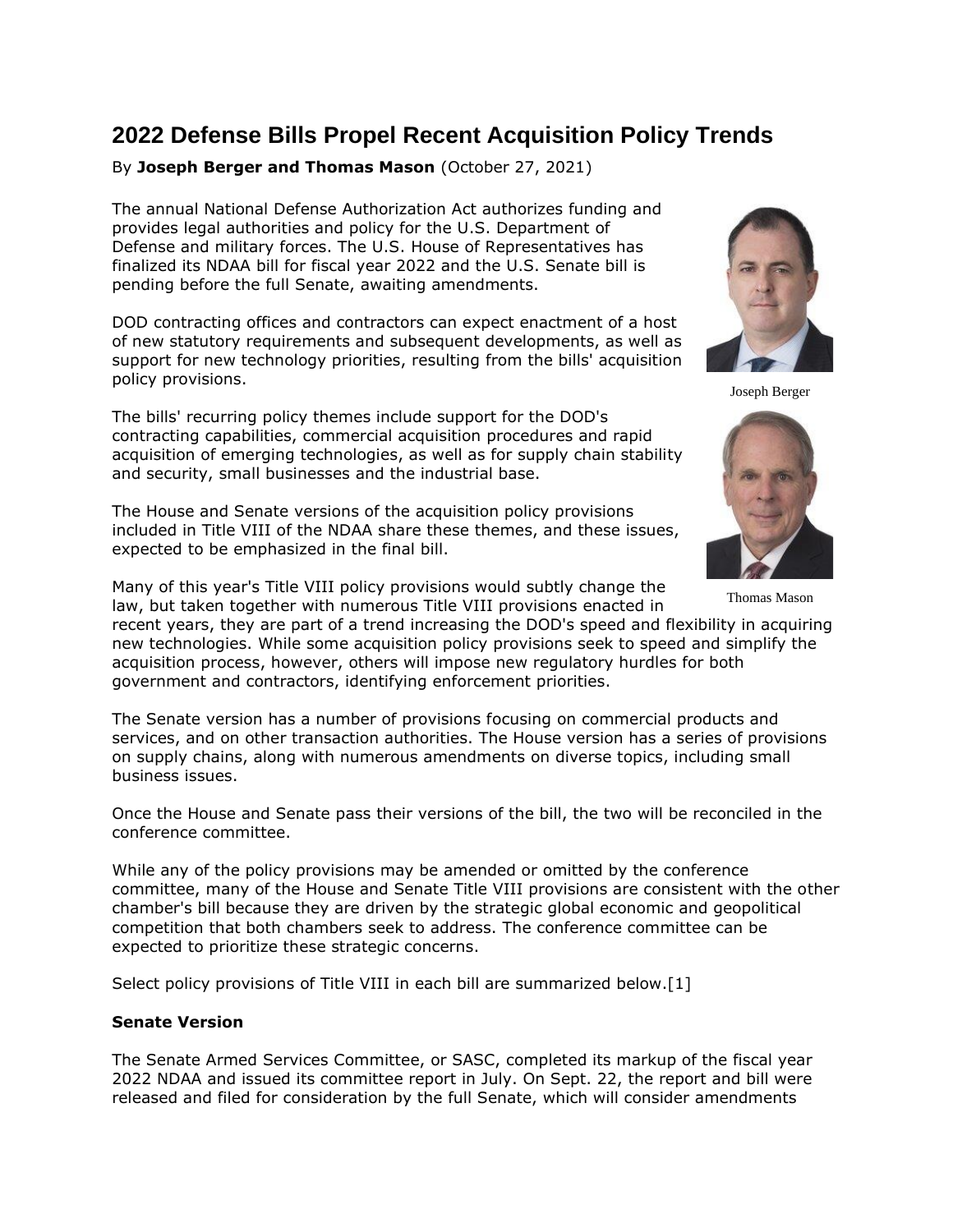before passing the bill.[2]

The bill supports a top-line total of about \$778 billion in fiscal year 2022 funding for national defense, including \$740 billion for the DOD budget.

According to the executive summary released by the committee, strategic competition with near-peer rivals "is likely to intensify due to shifts in the military balance of power and diverging visions of governance models between China and Russia and the West," and this competition is now unfolding amid the introduction of disruptive technologies.[3]

Among its technology provisions, the NDAA authorizes an increase of more than \$1 billion in funds available for science and technology programs that fund research and prototyping activities at universities, small businesses, defense labs and contractors, including in cutting-edge areas such as artificial intelligence, microelectronics, advanced materials, 5G and biotechnology.

## *Acquisition Policy and Management*

Section 801 of the Senate bill would repeal the preference for fixed-price contracts established by Section 829 of the NDAA for fiscal year 2017. The Senate report notes that the preference for fixed-price contracts was an effort to control cost growth on large acquisition programs, but as the SASC recognized, the fixed-price contract type may not be suitable for all acquisitions.

The amendment would permit the DOD to select contract types that are appropriate for the product or service being acquired. The fixed-price contract type is appropriate when technical risks are minimal and understood and for commercial items. The House bill includes a similar provision  $-$  Section 818  $-$  so this statutory change should be expected in the final bill.

The repeal of the preference for fixed-price contracts is necessary policy for the DOD, which will benefit from having more flexibility when selecting contract types for complex acquisitions. The selection of cost-type contract vehicles will often result in more transparency for the DOD, and it may be the most efficient way for the DOD to accomplish certain work or objectives.

For contractors, more cost-type contracts will result in more frequent application of the [Federal Acquisition Regulation'](https://www.law360.com/agencies/federal-acquisition-regulatory-council)s extensive cost regulations and additional significant compliance obligations and audit risks.

## *Commercial Products and Services, and Emerging Technologies*

Section 803 of the Senate bill would require the DOD to assess impediments to and incentives for fulfilling the goals of statutory provisions on the preference for commercial products and services. The objective is to enhance the DOD's innovation strategy and to compete more effectively against peer adversaries by rapidly adopting commercial technology advances.

DOD leaders require this ability to capitalize quickly on commercial technology advances in areas such as AI, machine learning, cloud computing, cloud-based enterprise services, and software products and services. The SASC stated that the DOD too often contracts for custom solutions when mature commercial capabilities exist that can meet DOD requirements.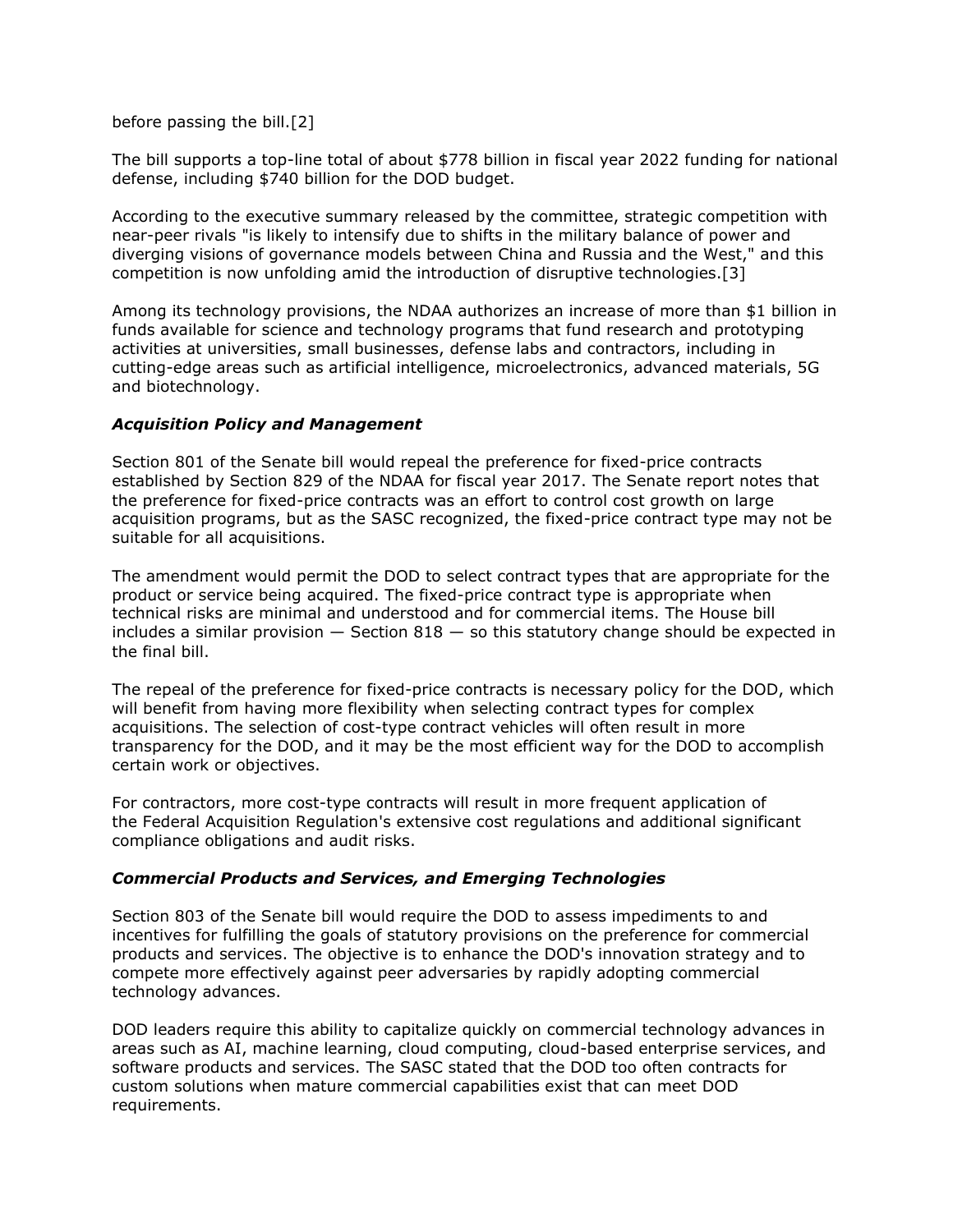The DOD would be permanently authorized under Section 816 to use commercial solutions openings to solicit and acquire innovative commercial items, technologies or services. This authority, which does not fall under the FAR, was established in the NDAA for fiscal year 2017, and has been used to support work with commercial sector firms and COVID-19 response work.

With similar goals, Section 804 would establish a pilot program to develop unique contracting mechanisms for emerging technologies that seek to increase the speed and flexibility of the DOD acquisition process to transition emerging technologies into operational use. This continues a trend. While Congress has taken many avenues toward these goals in recent years, it adopts provisions every year intended to improve DOD acquisition processes and outcomes.

## *General Contracting Authorities*

Section 811 of the Senate bill would require the DOD to review current regulations and policies on the use of other transaction authorities and make recommendations to Congress on modifications or expansions to these authorities. The use of other transaction authority has increased significantly over the last few years, and the SASC expressed its concern there has been inconsistent application within the DOD.

Section 817 would require the DOD to establish procedures to identify all agreements awarded through the use of other transactions, other transaction consortia, individual task orders under task order contracts, and task orders issued to federally funded research and development centers. This provision would also require the DOD to publicize these awards.

The House bill includes a similar provision intended to increase the transparency of other transaction awards.

These provisions reflect congressional intent to provide oversight, accountability and support for use of the flexible, non-FAR other transaction authority to reduce regulatory burdens and increase speed in development and deployment. These provisions anticipate continued growth in the DOD's reliance on other transaction authorities.

## *Industrial Base and Small-Business Matters*

The DOD would be prohibited from procuring personal protective equipment manufactured in nonallied foreign nations under Section 832 of the Senate bill. The House version includes a similar provision. At the same time, the separate infrastructure bill pending in Congress contains extensive provisions that would require most PPE to be made in America. The infrastructure bill would establish incentives for domestic PPE production, while the NDAA would create consistent prohibitions against certain foreign sourcing.

Among the small-business provisions, Section 843 of the Senate bill would create a pilot program to incentivize employee ownership in defense contracting. This would encourage the use of employee stock ownership plans, an increasingly popular mechanism among small contractors. This is consistent with many congressional initiatives supporting small businesses as a key component of the industrial base.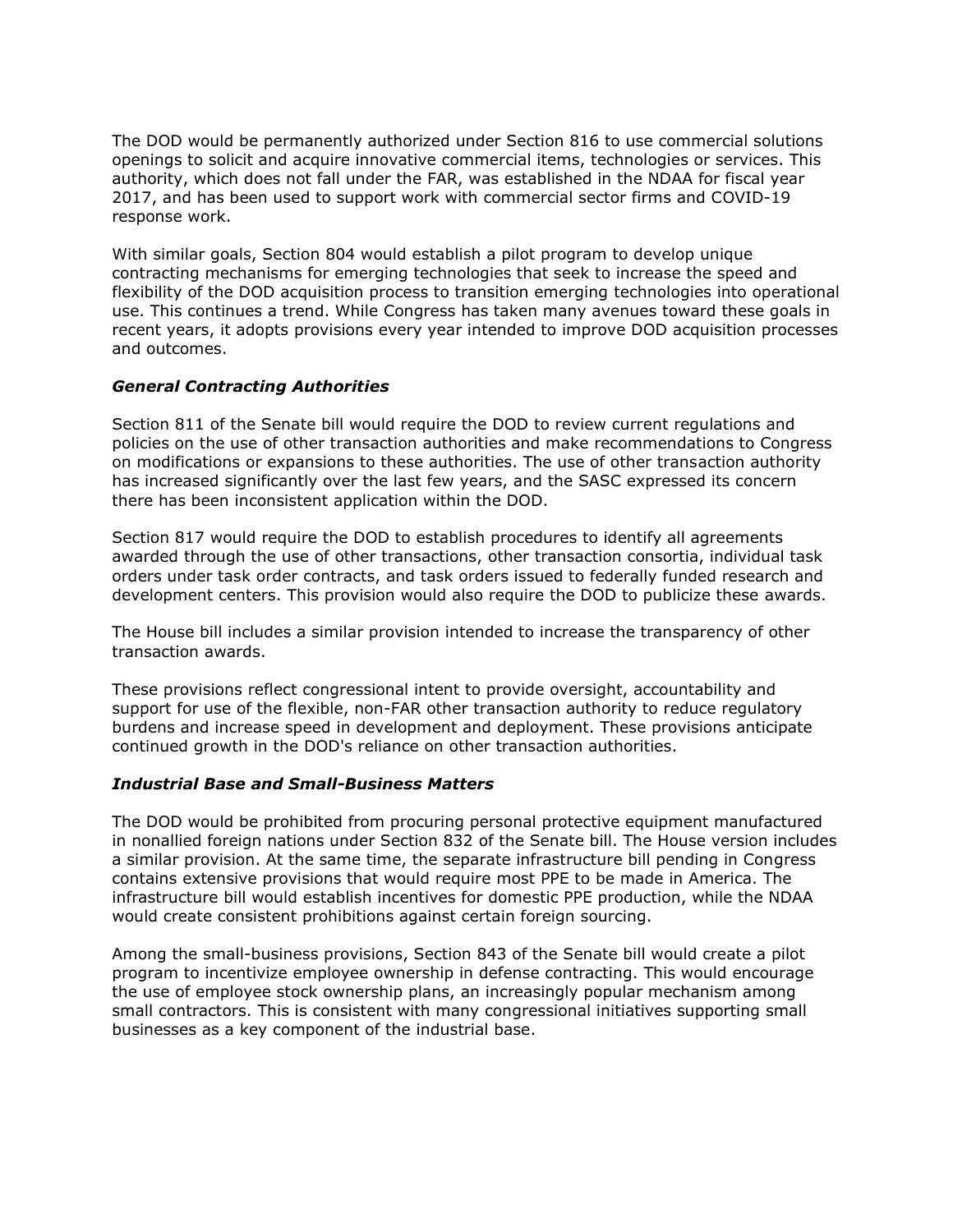#### **House Version**

The House passed its version of the NDAA for fiscal year 2022 on Sept. 23, after adding many amendments to Title VIII.[4] The House Committee on Armed Services issued House Report 117-118[5] on Sept. 10 to accompany the House bill, H.R. 4350.

The summary below highlights certain of the House bill's Title VIII provisions.

#### *Acquisition Policy and Management*

Section 801 of the House bill, on acquisition workforce educational partnerships, would direct the [Defense Acquisition University](https://www.law360.com/agencies/defense-acquisition-university) to partner with outside entities to augment the university's curriculum with experiential learning opportunities. The program would establish a formal partnership with outside faculty and require an annual report on emerging acquisition policy issues. This will expand university's role in training DOD personnel and shaping annual acquisition reforms.

Section 802 would create special emergency authority for the DOD to reimburse contractors for certain costs of paid leave during a covered emergency — including a declared pandemic  $-$  to keep employees in a ready state. This authority is modeled on the similar authority Congress first provided in response to the COVID-19 pandemic in March 2020 and demonstrates the value of this program to the government's mission.

Section 804 would establish a \$15 per hour minimum wage for covered employees of DOD contractors, consistent with the president's executive order.

While this provision is consistent with the president's executive order instituting the same minimum wage broadly across agency contracting, the NDAA provision would set this minimum wage for the DOD by statute, binding future administrations.

While not yet included in the Senate version, this provision could be added by Senate amendments

Section 805 would require covered contractors to submit annual reports regarding diversity and inclusion within their workforces, and require the DOD to submit an annual report on the consolidated findings.

While many major companies already prepare such reports and make them public, this provision would likely increase government and public scrutiny of those reports, which may lead many contractors to increase the resources they devote to employment and affirmative action requirements.

The Senate bill has a provision that would require internal training materials to be made public; that provision is more intrusive, and less likely to be adopted by the conference committee.

Concerning domestic procurement, Section 806 would require the DOD to establish a public website to publish information related to each waiver granted under "Buy American" sourcing requirements.

This follows similar requirements advanced by the Biden administration via executive order. It signals increased government and public scrutiny of the enforcement of Buy American principles.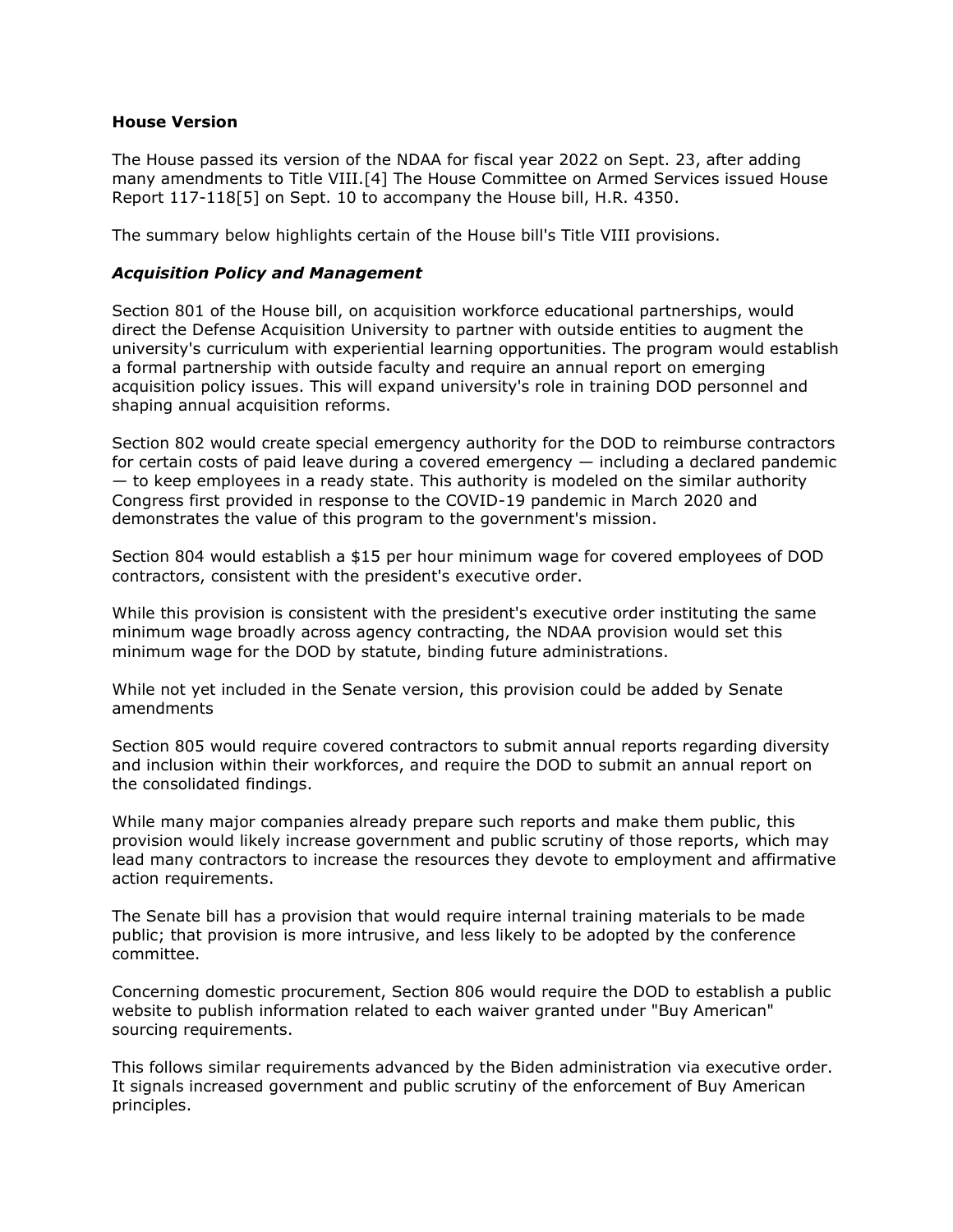Section 807 would require a contracting officer to refer any current or former DOD contractor the officer believes has egregiously violated domestic preference requirements to the appropriate suspension or debarment official. This provision, like section 806, will increase enforcement efforts focused on Buy American principles, would increase potential consequences of noncompliance, and should also reinforce the value of robust compliance efforts.

## *Supply Chain Security*

Numerous provisions relating to supply chain security indicate the continuing importance of this topic within the annual NDAA legislative framework.

For example, Section 831 would require the DOD to prioritize alternative technologies for the extraction, processing and recycling of critical minerals. Section 833 would require a plan to reduce reliance on certain materials obtained from sources in geographic areas controlled by foreign adversaries.

Enhanced thresholds for domestic content requirements for major defense acquisition programs would be established by Section 834, consistent with the administration's executive orders and stated priorities on Buy American principles.

## *Industrial Base and Other Matters*

The [General Services Administration](https://www.law360.com/agencies/u-s-general-services-administration) would be directed by Section 845 to begin testing additional e-commerce portal models  $-$  in addition to those currently under assessment  $$ and provide a report to congressional defense committees with a summary of findings and testing results.

This adds to current GSA efforts begun under the NDAA for fiscal year 2018, which will ultimately permit the DOD and other agencies to make certain purchases through commercial website portals, an overdue reform.

Section 842 would establish a pilot program to more effectively transition Small Business Innovation Research and Small Business Technology Transfer programs into their next phase. This provision reflects continuing congressional and DOD support for the programs and for small business as an essential element of the industrial base.

Supporting career development, Section 844 would require the establishment of a coalition among institutions to focus on career pathways in manufacturing, a goal consistent with congressional commitments to support domestic manufacturing.

The DOD would be required to assemble a cadre of software development and acquisition experts under Section 854, signaling the importance of software acquisition to DOD programs.

#### *House Amendments*

Numerous amendments  $-$  now located primarily in Subtitle  $E -$  were approved in connection with the passage of the final House bill. Some may be less likely to be included in the final bill by the conference committee, but several of these amendments are more far-reaching than the original provisions. Many relate to congressional support for small business contracting.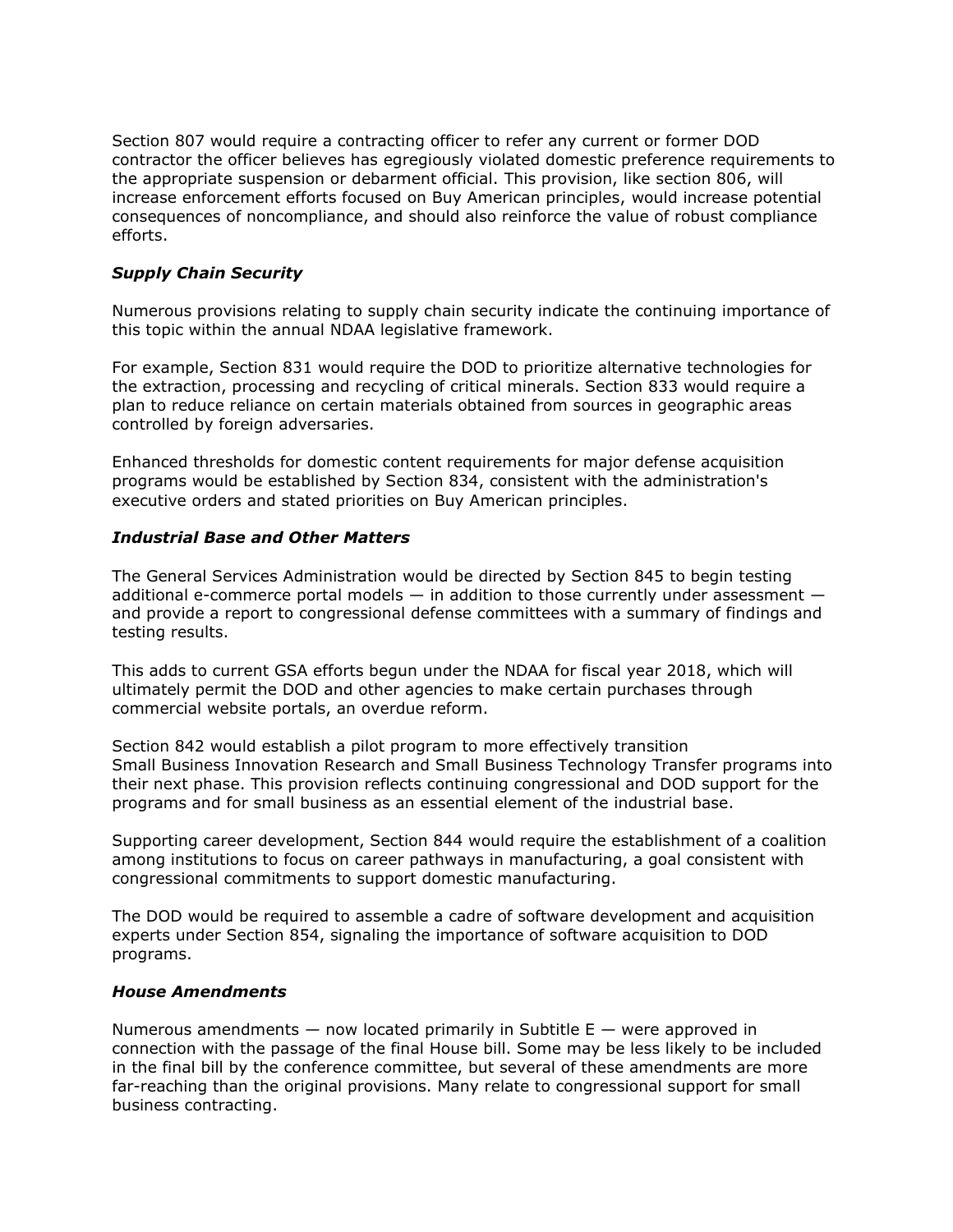Section 861 includes an amendment to the government wide goals for contracting with small business concerns. It would amend the Small Business Act to increase the government's prime contracting goal for small business awards from 23% to 25%, with related increases for various set-aside categories. This would be good for all small businesses and reflects confidence in this key pillar of the DOD's contracting base.

Another amendment, in Section 873, would increase the sole source thresholds for certain small business socioeconomic categories  $-$  including the  $8(a)$  and the Historically Underutilized Business Zones program, and the service-disabled veteran-owned and women-owned small business programs. This would permit higher award amounts  $-$  \$8 million or  $$10$  million for manufacturing  $-$  and afford greater flexibility to the government when issuing awards within these categories.

An amendment concerning the Cybersecurity Maturity Model Certification program in Section 848 would require the DOD to submit a report on the effects of the CMMC framework on DOD small business concerns, including the estimated costs of compliance with each level of the framework, and how the DOD will mitigate any negative effects on small businesses.

This reflects the challenging balance between the costs imposed on small business and DOD's critical cybersecurity needs throughout the supply chain.

Commercial items are addressed in Section 857, which would require a report on commercial item determinations, including training on FAR Part 12 procedures for the acquisition workforce, consistent with congressional support for commercial procedures and requirements.

This would reinforce the Senate bill's provisions supporting the preference for commercial products and services.

Consolidations among DOD contractors are addressed in Section 863 that would require the U.S. [Government Accountability Office](https://www.law360.com/agencies/government-accountability-office) to submit to Congress a report on the impact of mergers and acquisitions of defense contractors. This may lead to more scrutiny of these mergers by Congress and the DOD.

Debarment proceedings for persons with a certain number of willful or repeated violations of the Fair Labor Standards Act would be established by Section 865, which would increase the consequences of proceedings under the FLSA.

This would establish another priority for enforcement, which would require increased contractor attention to compliance.

The Commission on Wartime Contracting would be reestablished by Section 868, which would revive this significant congressional investigatory mechanism to study, audit and report on contracting in the wartime theaters in Iraq and Afghanistan. The independent, bipartisan CWC was established in 2008 and closed its work in 2011; reestablishing such a commission may open the subsequent years to its independent scrutiny, adding to the historical record and the recommendations issued by the CWC for reforms to contingency contracting.

The U.S. policy on combating trafficking in persons is addressed by Section 870, which would require a DOD analysis concerning enforcement of requirements that apply to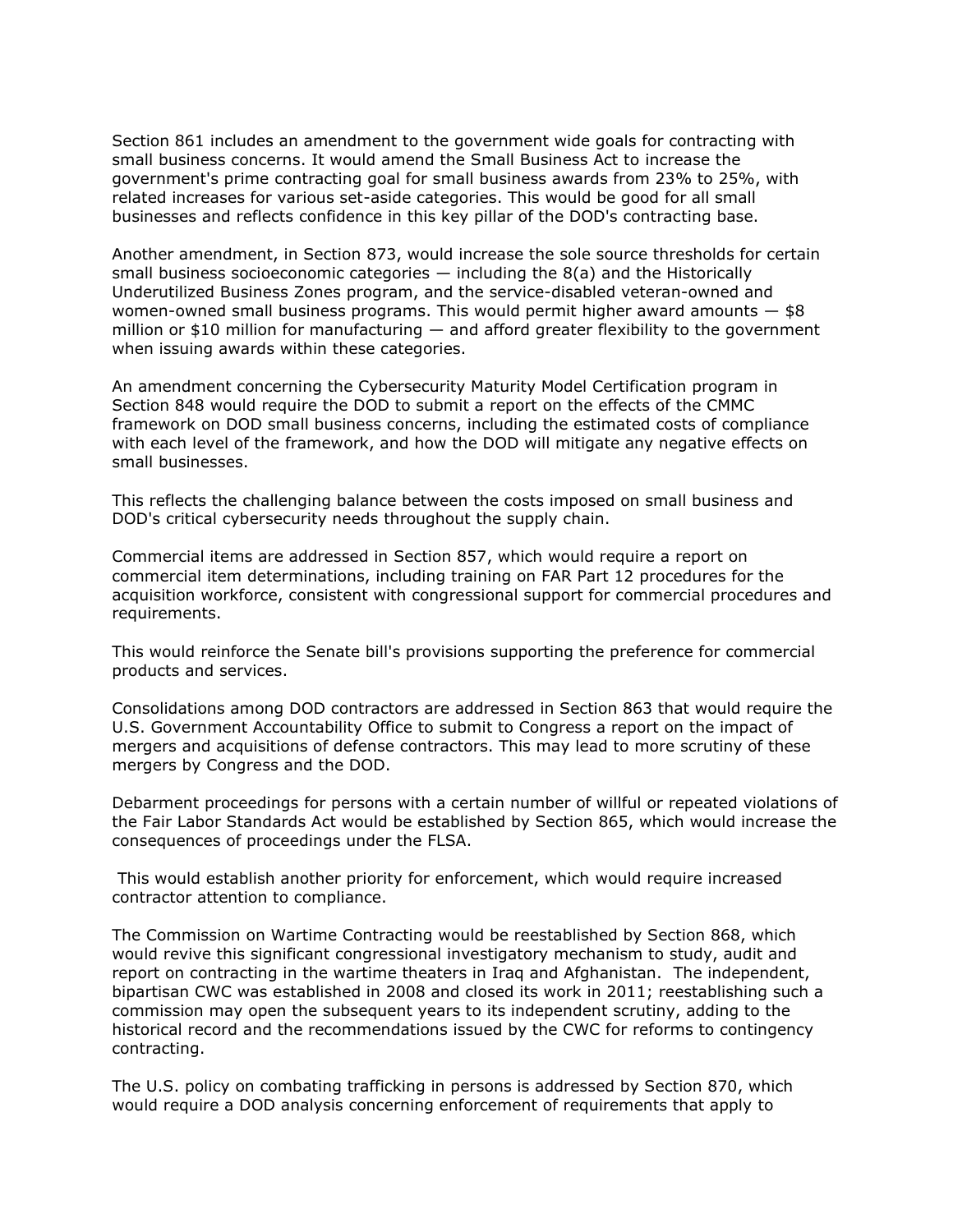contracting officers and contractors, including compliance plans, reporting of investigations and acquisition-specific training. As in other priority areas, contractors should expect increased enforcement.

An amendment to the Small Business Act in Section 871 would create [U.S. Small Business](https://www.law360.com/agencies/small-business-administration)  [Administration](https://www.law360.com/agencies/small-business-administration) jurisdiction for appeals from protest determinations in connection with status as a qualified Historically Underutilized Business Zones program small business, supporting increased attention to this program.

The Boots to Business program would be adopted by another amendment to the Small Business Act, Section 879, which would provide entrepreneurship training to transitioning members of the U.S. Armed Forces, an important addition to the House bill.

## *House Armed Services Committee Report Items of Special Interest*

The Sept. 10 House Report also addressed more than 25 "Items of Special Interest" on diverse topics related to supply chains and the industrial base, usually calling for reports to Congress without proposing specific legislative changes.[6]

## *Artificial Intelligence*

The House armed services committee observed that advancements in AI will have an outsized impact on national security. The committee stated that to ensure technological and military superiority, the DOD must lead in both developing and quickly integrating AI capability into its systems and operational concepts, particularly its major defense acquisition programs, to make them more reliable, networked and effective. The committee requested a briefing by the DOD no later than March 2022. This reflects the quickly growing role of AI in the greater global technology competition.

## *E-Commerce Portals*

The committee noted that when Congress established a program to procure commercial products through commercial e-commerce portals in the NDAA for fiscal year 2018, it stated that the purpose of the pilot was to enhance competition, enable market research and ensure reasonable pricing. In addition, Congress expressed its expectation that the DOD would participate in the initial rollout phase of the e-commerce portal.

In June 2020, GSA awarded contracts to three e-marketplace platform providers for a proofof-concept, but according to the House Report, no DOD acquisition offices had volunteered to participate in the program. The House Armed Services Committee stated its expectation that the DOD will collaborate with the GSA to educate its acquisition professionals on the availability, operation and intent of the GSA Commercial Platforms Initiative, Congress is indicating its support and encouragement for GSA and DOD to move forward with the planned e-marketplace platforms, still in the proof-of-concept stage, currently limited to commercial products within the micro-purchase threshold, with the potential for significant future expansion.

## *Enhanced Post-Award Debriefings*

The House armed services committee stated that more should be done to address findings made in the RAND Corporation report, commissioned by the NDAA for FY 2017, concerning evasive or adversarial debriefings, and the committee noted the legislative changes in the NDAA for FY 2018. The committee emphasized "the demonstrated value of meaningful, in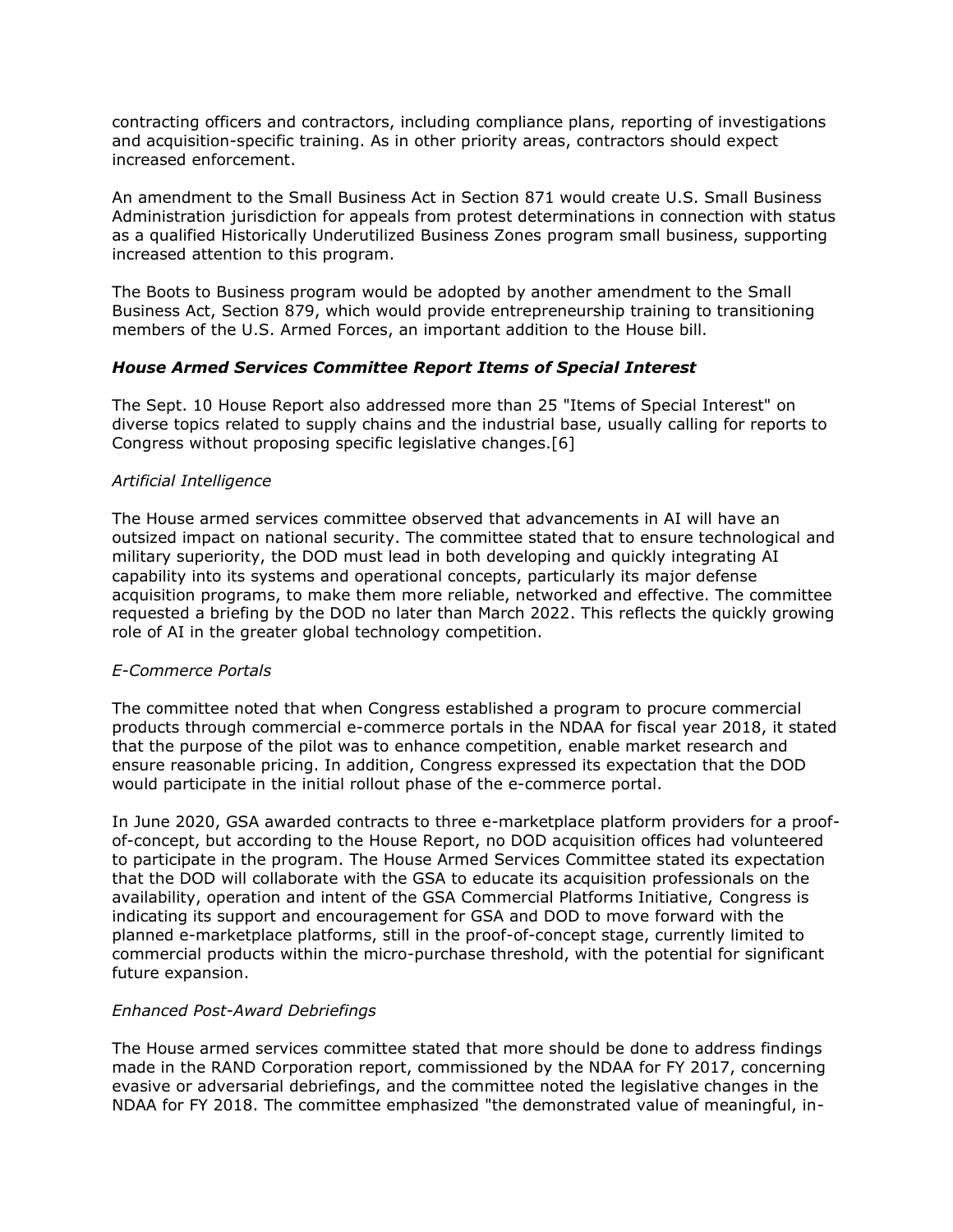person debriefings to avoid unnecessarily costly and time-consuming bid protests."[7]

Therefore, the committee directed the DOD to provide a briefing by Dec. 30 on its efforts to implement enhanced debriefings with disappointed offerors, to conduct training for contracting officers, and on the resulting impact on the number of post-award bid protest filings. The briefing must include an assessment of the costs and benefits of revising DOD policy to require post-award debriefings, on contracts over \$500 million, to be conducted inperson. Contractors would likely support at least the option for such an in-person debriefing which has the potential for a more meaningful exchange of information.

## **Conclusion**

The conference committee will determine which of the House and Senate provisions will be included in the final NDAA bill signed by the president. While conflicts may arise over other parts of the bill, there appears to be little major conflict between the House and Senate Title VIII provisions, likely because both chambers are focused on global economic competition and the current geopolitical environment, which require the DOD to adapt to the evolution of commercial technologies with the best possible speed.

The final bill can be expected to retain congressional focus on DOD capabilities, commercial acquisitions, innovative procurement procedures, emerging technologies and support for supply chain security, small businesses and the defense industrial base, all in collective support of the DOD mission.

*[Joseph R. Berger](https://www.thompsonhine.com/professionals/berger-joe) is counsel at [Thompson Hine LLP.](https://www.law360.com/firms/thompson-hine)*

*[Thomas O. Mason](https://www.thompsonhine.com/professionals/mason-tom) is a partner and leader of the government contracts practice group at the firm.*

*The opinions expressed are those of the author(s) and do not necessarily reflect the views of the firm, its clients, or Portfolio Media Inc., or any of its or their respective affiliates. This article is for general information purposes and is not intended to be and should not be taken as legal advice.*

[1] Each year, acquisition policy and management provisions are located in the NDAA's Title VIII. These are in addition to the many contracting-related provisions concerning specific procurements (Division A, Title I); research, development, testing and evaluation (Title II); operation and maintenance (Title III); cyberspace (Title XV); and space activities, strategic programs and intelligence matters (Title XVI), as well as military construction (Division B) and [Department of Energy](https://www.law360.com/agencies/u-s-department-of-energy) authorizations (Division C).

[2] S. Rep. No. 117-39, available at FY22 NDAA Report.pdf (senate.gov) and [https://www.congress.gov/117/crpt/srpt39/CRPT-117srpt39.pdf;](https://www.congress.gov/117/crpt/srpt39/CRPT-117srpt39.pdf) S. 2792, available at [https://www.congress.gov/117/bills/s2792/BILLS-](https://www.congress.gov/117/bills/s2792/BILLS-117s2792rs.pdf)[117s2792rs.pdf](https://www.congress.gov/117/bills/s2792/BILLS-117s2792rs.pdf) and [https://www.congress.gov/117/bills/s2792/generated/BILLS-](https://www.congress.gov/117/bills/s2792/generated/BILLS-117s2792rs.html)[117s2792rs.html.](https://www.congress.gov/117/bills/s2792/generated/BILLS-117s2792rs.html)

[3] SASC Fiscal Year 2022 NDAA Executive Summary at 1, available at FY22 NDAA Executive Summary.pdf (senate.gov).

[4] H.R. 4350, available at [https://www.congress.gov/117/bills/hr4350/BILLS-](https://www.congress.gov/117/bills/hr4350/BILLS-117hr4350eh.pdf)